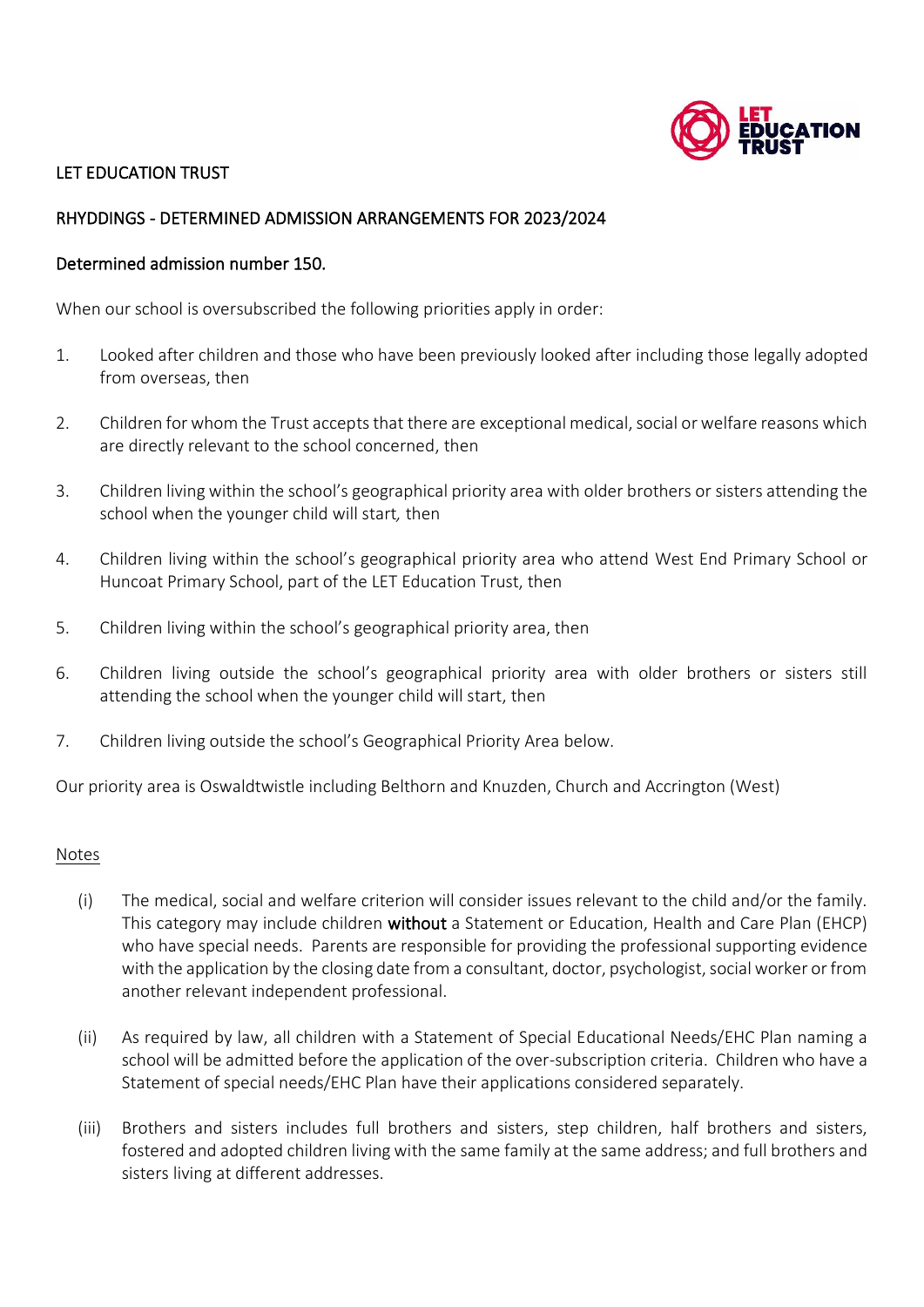(iv) The distance criterion will be used as the tie breaker if there is oversubscription within any of the admission criteria; it is a straight line (radial) measure.

If the Trust is unable to distinguish between applicants using the published criteria (eg. siblings, those living the same distance from home to school, or families residing in the same block of flats) places will be offered via a random draw.

The distance measure is a straight line measurement (radial) between the applicant's home address points and the address point of the school (co-ordinates provided by ordnance survey data).

- (v) A child's permanent address is the one where he/she normally lives and sleeps and goes to school from. Proof of residence may be requested at any time throughout the admission process, (including after a child has accessed a school place).
- (vi) The Local Authority will keep the waiting list until 31 August 2023. It is kept in priority order using the school's published admission criteria.
- (vii) From 1 September 2023, waiting list will be transferred to and retained by **Rhyddings**. To comply with the School Admissions Code the waiting list must be retained until at least 31 December 2023.
- (viii) Applications for school places which are received late will not necessarily be dealt with at the same time as those received by the set deadline. The reasons for a late application may be requested and where these are not exceptional the relevant admission criteria will be initially applied to all others received on time. The late application will be dealt with after this process.

Application forms received after the published closing date, will only be considered at that time if the following conditions apply:

- (a) if the number of preferences received for the school is below the published admission number or:
- (b) there are extenuating circumstances justifying a late application.

These may include:

- (a) parents moving into the County after the closing date;
- (b) parent/carer illness which required hospitalisation for the major part of the period between the publication of the composite prospectus and the closing date for applications.
	- (ix) Where a child lives with one parent for part of the week and another for the rest of the week only one address will be accepted for a school admission application. This will normally be the one where the child wakes up for the majority of school days (Monday to Friday). Proof of residence may be requested at any time throughout the admissions process.
	- $(x)$  the highest priority **must** be given to looked after children and children who were previously looked after, but ceased to be so because they were adopted (or became subject to a residence order, child arrangement orders or special guardianship order). Further references to previously looked after children in the Code means children who were adopted (or subject to residence orders, child arrangement orders or special guardianship orders) immediately following having been looked after.